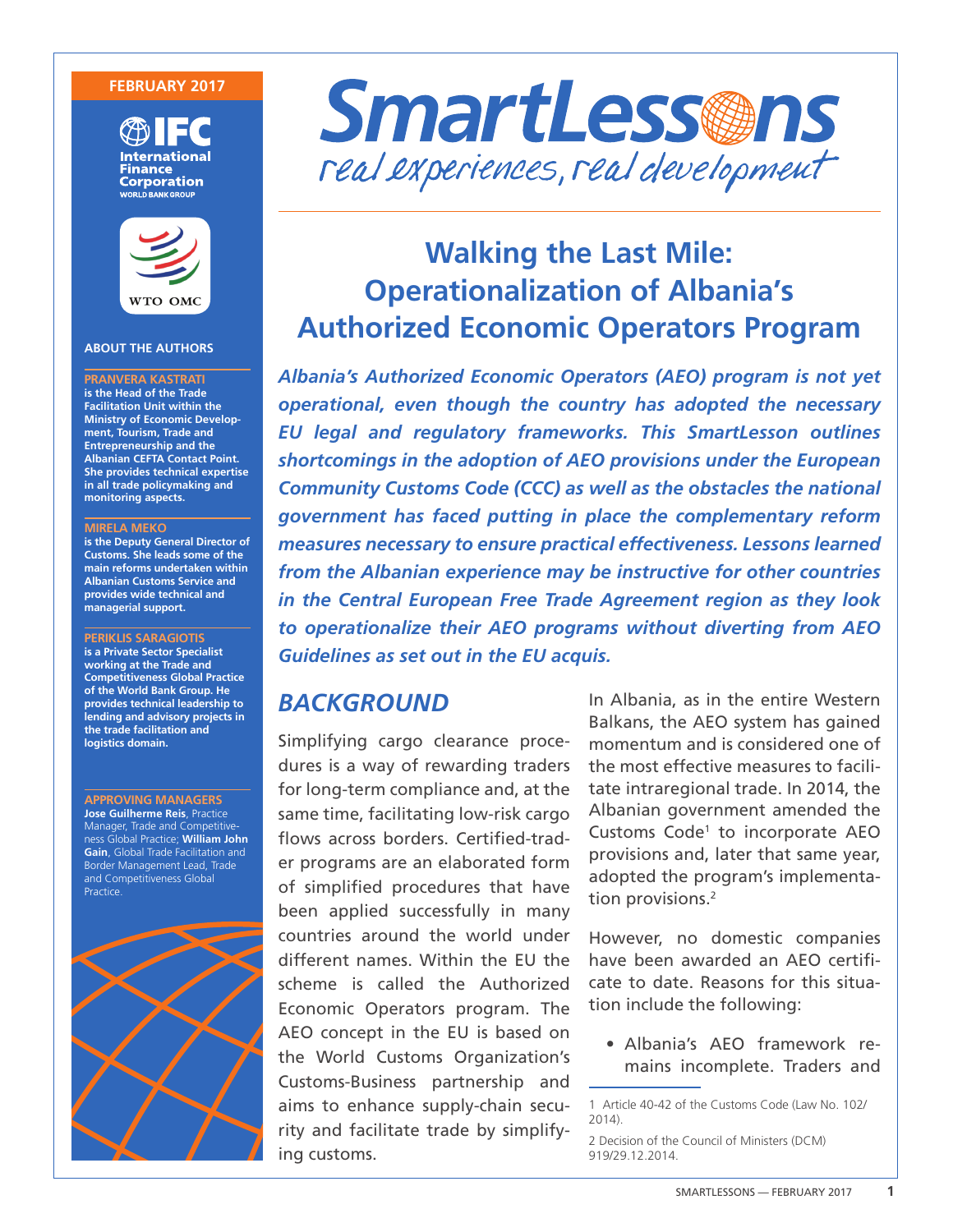logistics firms must meet numerous rigorous criteria, and this constrains the number of qualifying companies. Instead, interested companies have been instructed to apply to a local clearance program, which allows the completion of the clearance procedures on the operator's premises.

• A number of simplified procedures were defined only after the adoption of AEO regulations, and some benefits have not yet been defined. Despite these glitches, private sector interest in participating in the AEO program remains strong.

Under the ongoing Albania Competitiveness Development Policy Operation, the Albanian Customs Service (ACS) is working closely with the World Bank and IFC to operationalize the local clearance procedures for authorized traders. In this context, the adoption of the Instruction on Local Clearance by the Customs Director General (Instruction No. 6 of April 22, 2016) has been inserted as a prior action for the disbursement of the IBRD loan.

Albania has followed a path of gradual harmonization to the EU acquis. $3$  (See Box 1.) This careful approach has enabled the government to achieve not only compliance with the EU acquis but also the necessary customization for the country's economic circumstances. In effect, the government has acknowledged a need to go beyond mere legislative compliance with the European Customs Code and to take additional practical measures toward operationalization. This will allow the private sector to reap the economic benefits of the program.

# *LESSONS LEARNED*

# *Lesson 1: Be selective about applying the rules.*

While Albania has already complied in full with the legislative and regulatory requirements of the EU acquis, there is a need go beyond mere legislation and to take the nature and structure of the market into account in seeking to achieve

#### Box 1: What is the EU Acquis?

The *acquis* is the body of common rights and obligations that is binding on all the EU member states. It is constantly evolving and comprises:

- the content, principles and political objectives of the Treaties;
- legislation adopted pursuant to the Treaties and the case law of the Court of Justice;
- declarations and resolutions adopted by the Union;
- instruments under the Common Foreign and Security Policy;
- international agreements concluded by the Union and those entered into by the member states among themselves within the sphere of the Union's activities.

Candidate countries have to accept the *acquis*  before they can join the EU and make EU law part of their own national legislation. Adoption and implementation of the acquis are the basis of the accession negotiations.

Source: European Neighbourhood Policy and Enlargement Negotiations webpage: http://ec.europa.eu/enlargement/policy/ glossary/terms/acquis\_en.htm.

harmonization. By that view the ACS's current interpretation of criteria is overly stringent. For instance, minor infringements automatically lead traders to be classified as noncompliant and to be liable to disqualification from the evaluation process. Such a strict approach increases the possibility that interested companies, especially small and medium enterprises (SMEs), will fail to meet the required standards.

A preliminary assessment of the ability of Albania's economic operators to comply with AEO criteria would be invaluable in developing projections of the program's success. ACS is working to develop instructions specifically focusing on the application of AEO eligibility criteria, and with the objective of removing barriers to entry for Albania's SMEs, which constitute the vast majority of its private sector entities. This will require striking a fine balance between compliance with the EU regulations and customization to the Albanian market.

<sup>3</sup> Article 97, point 2.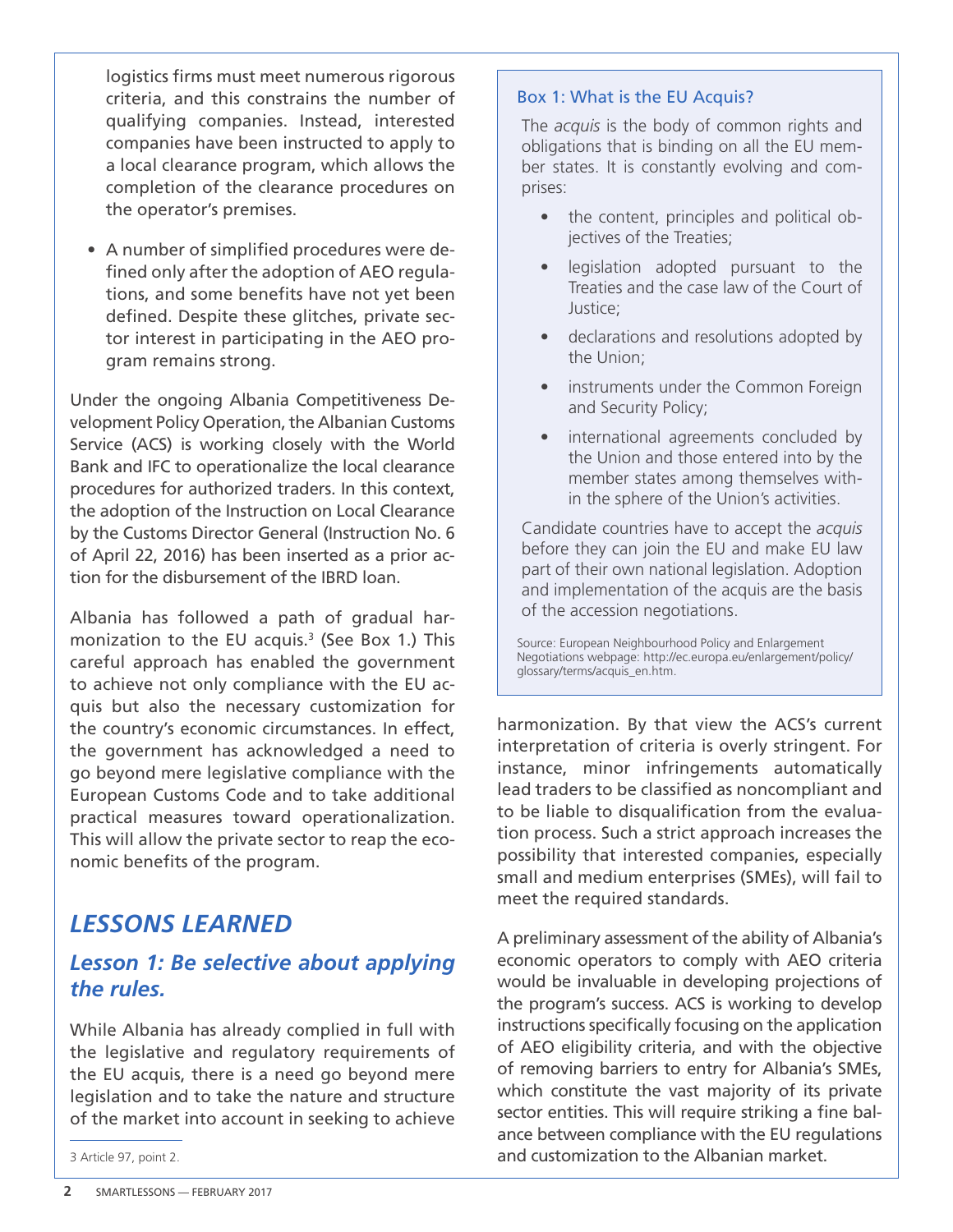# *Lesson 2: Ensure that benefits are in place prior to the establishment of the AEO program.*

Introduction of AEO will require a benefits framework for certified economic operators to be in place and ready. If no enterprises are able to take advantage of benefits, the program will fail.

There have been four applications for AEO certificates, all of which have been unsuccessful in the absence of a robust benefits frame-

work. For instance, lack of clear instructions and guidelines prevented customs officers from implementing local clearance procedures. In addition, it is still unclear which documents are exempt from submission.

Recently, ACS adopted a Customs Director General Instruction<sup>4</sup> and a manual on local customs clearance that offer clear implementation guidance to customs officers. Subsequently, ACS has approved five applications for local clearance procedures. Yet steps need to be taken to further clarify benefits. (See Figure 1.)

## *Lesson 3: Align requirements with existing risk management programs.*

Effective implementation of the program will require a balanced approach to risk profiles and risk management. Albania's AEO status is contingent on certain eligibility criteria being met,



in particular those criteria that define the risk in accordance with the type of activity and the relevant operator.

AEO status should be aligned in all phases with risk management efforts to enable ongoing monitoring of compliance, allowing permanent monitoring of conditionality fulfillment. This alignment, during the application phase and after, consists of prior checks of any economic operator risk profile and its potential to comply at all stages. Thus the alignment of the AEO program with the existing risk management can increase the efficiency of the program itself.

# *Lesson 4: Develop a clear communication and outreach strategy.*

Communication and outreach are vital components in the successful implementation of an initiative such as AEO. To date, efforts have been